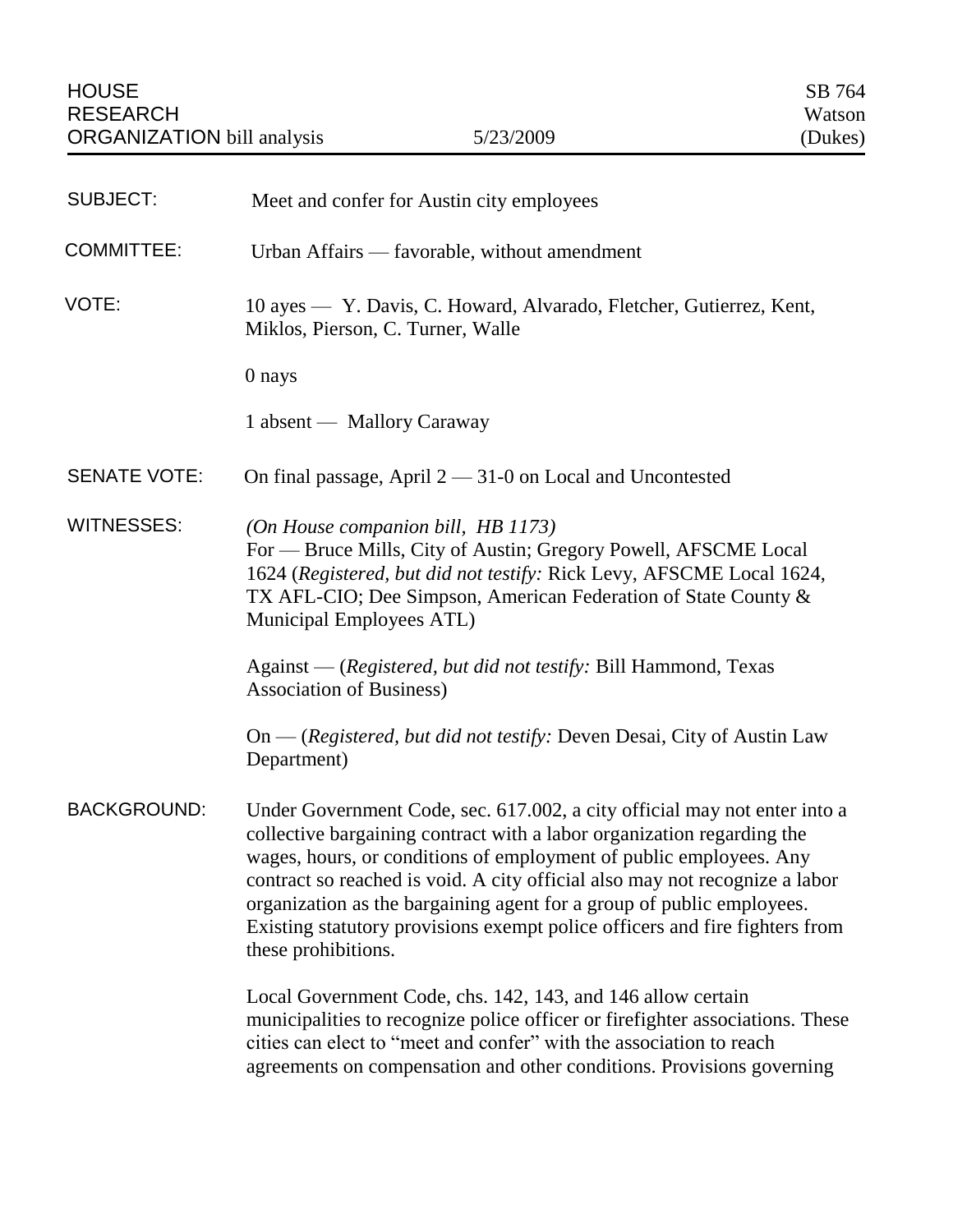meet and confer procedures and establishing the scope of applicability of such agreements vary by municipality.

DIGEST: SB 764 would specify conditions for meet and confer agreements between city employees and a municipality with a population greater than 650,000 that operated under a city manager form of government in which the municipality's governing body was elected at large, and that recognized exclusive bargaining agents for firefighters and police officers before September 1, 2005 (Austin). It would not apply to firefighters, emergency medical services personnel, or police officers who already were covered by meet and confer or collective bargaining agreements. The bill would apply to city of Austin non-civil service employees, excluding appointed employees and executive level staff.

> **Establishing meet and confer.** City employees would be represented in meet and confer negotiations by an employee association that was the exclusive bargaining agent. Within 30 days of receipt of a petition requesting recognition of an employee association as the employees' exclusive bargaining agent and signed by the majority of the city's employees, the city's governing board would have to grant recognition of the association, defer recognition and allow the city's voters to decide at the next general election whether a public employer could meet and confer, or order a certification election to determine whether the association represented a majority of covered employees. A city that ordered a certification election subsequently could choose to order an election of the city's voters.

**Modifying or changing meet and confer.** The recognition of one bargaining association to represent city employees in meet and confer agreements could be modified or changed by filing with the city a petition signed by a majority of city employees. Upon receipt of the petition, the city could recognize the change or could order a certification election. The city could withdraw recognition of a bargaining association with 90 days' written notice or, if more than two years had passed since the association had been recognized, could order an election to determine whether the public employer could continue to meet and confer.

**Agreements.** The bill explicitly would not require a public employer or a recognized employees' bargaining association to meet and confer on any issue or reach an agreement on any issue. Any documents used in connection with a proposed agreement would be available to the public as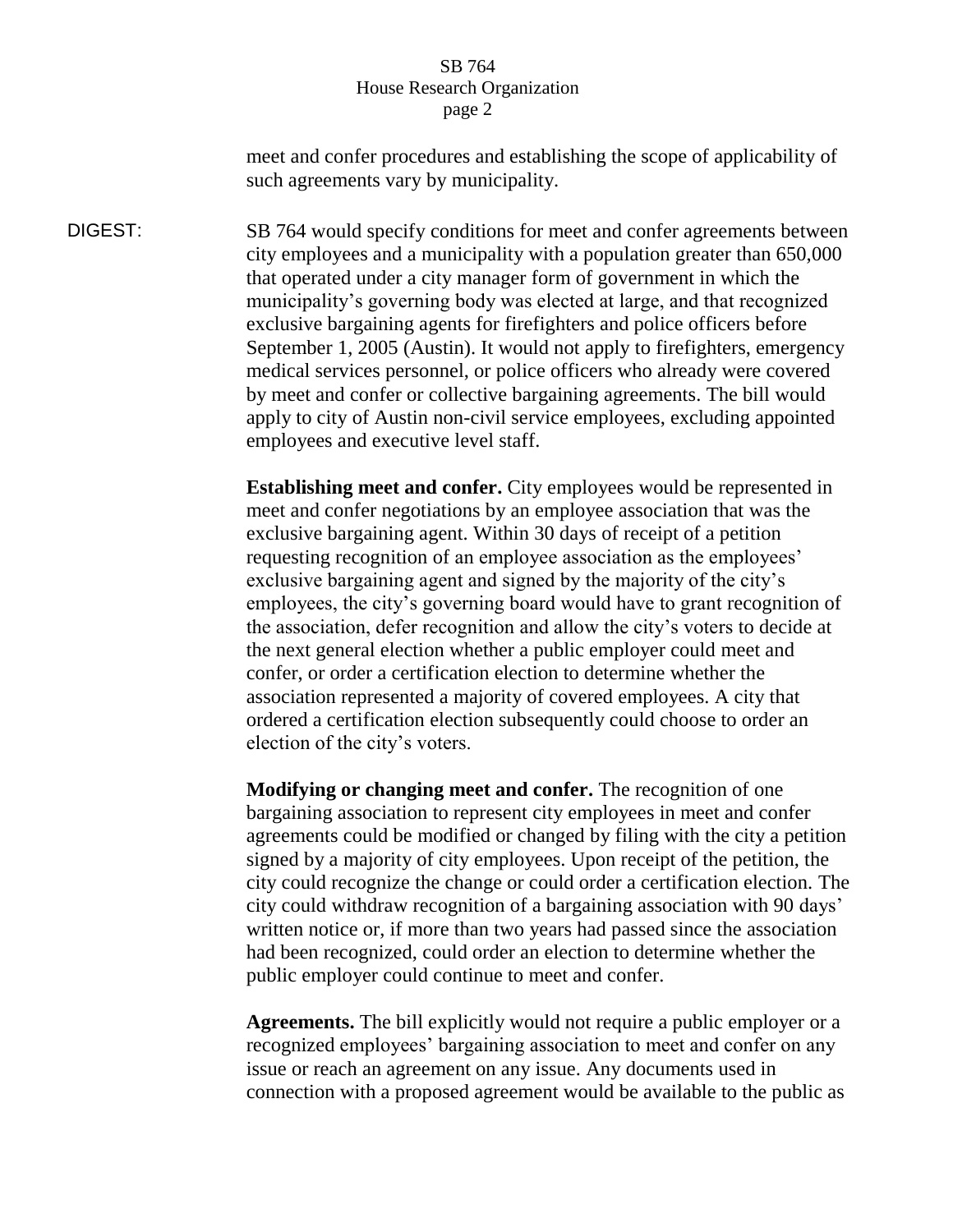open records after the agreement was ratified. Deliberations relating to a proposed meet and confer agreement would have to be open to the public and comply with state law. An agreement reached by the employee's bargaining agent and the city would be binding if ratified by a majority vote of the city's governing body and a majority vote by secret ballot of the city employees in the association recognized as the employee bargaining agent. An agreement could establish a procedure by which the parties agreed to resolve disputes, including binding arbitration. The bill would give jurisdiction to the local district court to hear and resolve a dispute over a ratified agreement. The court could order restraining orders or injunctions to enforce the agreement.

Upon receipt of a public petition signed by 10 percent of the city's qualified voters within 45 days of the ratification of an agreement, the city's governing body would have to repeal the agreement or allow voters to decide whether to repeal the agreement in the next general election.

**Additional provisions.** A ratified meet and confer agreement would supersede contrary state statutes, local ordinances, and other provisions, except those regarding pensions. Strikes or work stoppages would be prohibited. A meet and confer agreement could not interfere with the right of a member to pursue allegations of discrimination. The governing body of a municipality could submit to interest arbitration any issues that were negotiated by the municipality and the employee association. A decision made by an arbiter would not be binding until it was adopted by the municipality's governing body.

The bill would take effect September 1, 2009.

SUPPORTERS SAY: SB 764 would allow the city of Austin and its employees, excluding police and fire fighters, to resolve their issues locally by granting these parties the right to meet and confer to negotiate agreements. The meet and confer process, already granted to Austin police and fire fighters, enables these parties to negotiate agreements that are acceptable to both groups.

> Cities that engage in meet and confer negotiations avoid the mandates and other formalities required under collective bargaining, yet gain the chance to finalize a comprehensive employment contract with a large number of city employees. The process would compel neither party — the municipality nor the employee's bargaining association — to reach any agreement, nor would it require city personnel to appoint an exclusive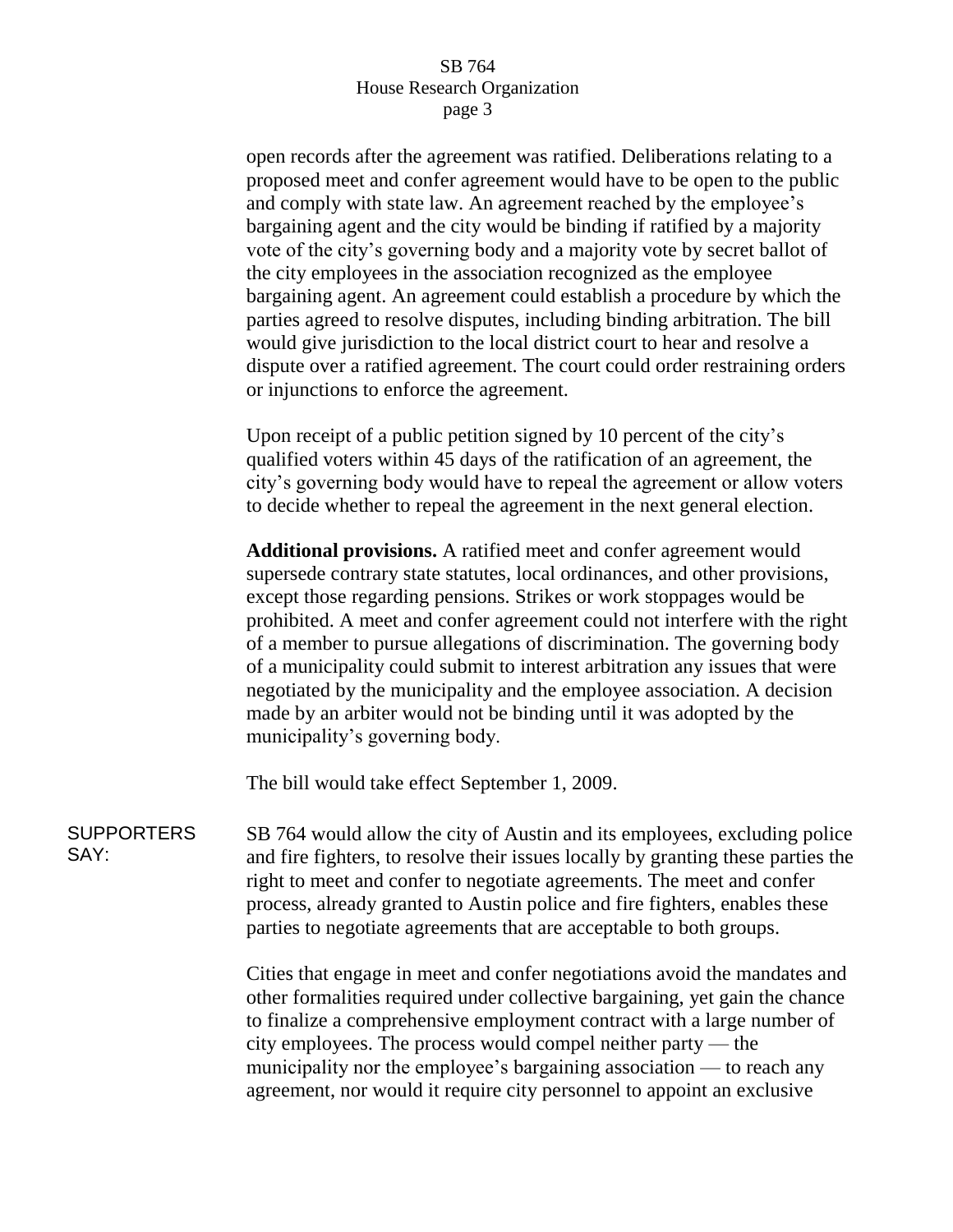bargaining agent. The bill appropriately would give the city of Austin another option for efficient communication with its employees in reaching agreements on employment matters, should it so choose.

SB 764 would establish a meet and confer process for Austin employees similar to processes currently in effect for Austin police and firefighters and for Houston municipal personnel, which occurred in 2005 when the 79th Legislature enacted HB 2866 by Bailey. The bill also would include ample protections for Austin's public and governing bodies. All documents related to an agreement would be accessible after ratification, and the public could petition to repeal any agreement reached. The city of Austin passed a resolution in support of the extension of the meet and confer agreement and historically has had much success in similar negotiations with its police and fire employees. An association could not be recognized as the employee bargaining agent unless a majority of the city employees who voted in the election supported the association's bid to become the bargaining agent, and the association could be removed as the bargaining agent if the city employees were unhappy with the association's negotiations. Improvements in wages and benefits negotiated on behalf of the association's members also would benefit nonmembers.

# **OPPONENTS** SAY:

SB 764 would not allow employees who were not members of the association designated as the bargaining agent to vote on whether to accept negotiated agreements. The employee association could represent only a small percentage of the city's employees. Consequently, a vote by the association's members to ratify an agreement might not represent the will of a majority of the city's workers, regardless of how many employees initially approved the association as the bargaining agent. All employees should be able to vote on agreements that would affect their wages and other benefits.

The bill also could prevent participation in the negotiation process by city employee groups other than the recognized bargaining agent by designating a single employee association as the sole and exclusive bargaining agent for the employees. Future circumstances could lead to the creation of additional associations. By failing to include a means for these associations to provide input into the negotiations, the bill could exclude future employee groups.

The bill would set a dangerous precedent by expanding meet and confer agreements beyond the traditional range of police, fire, and emergency